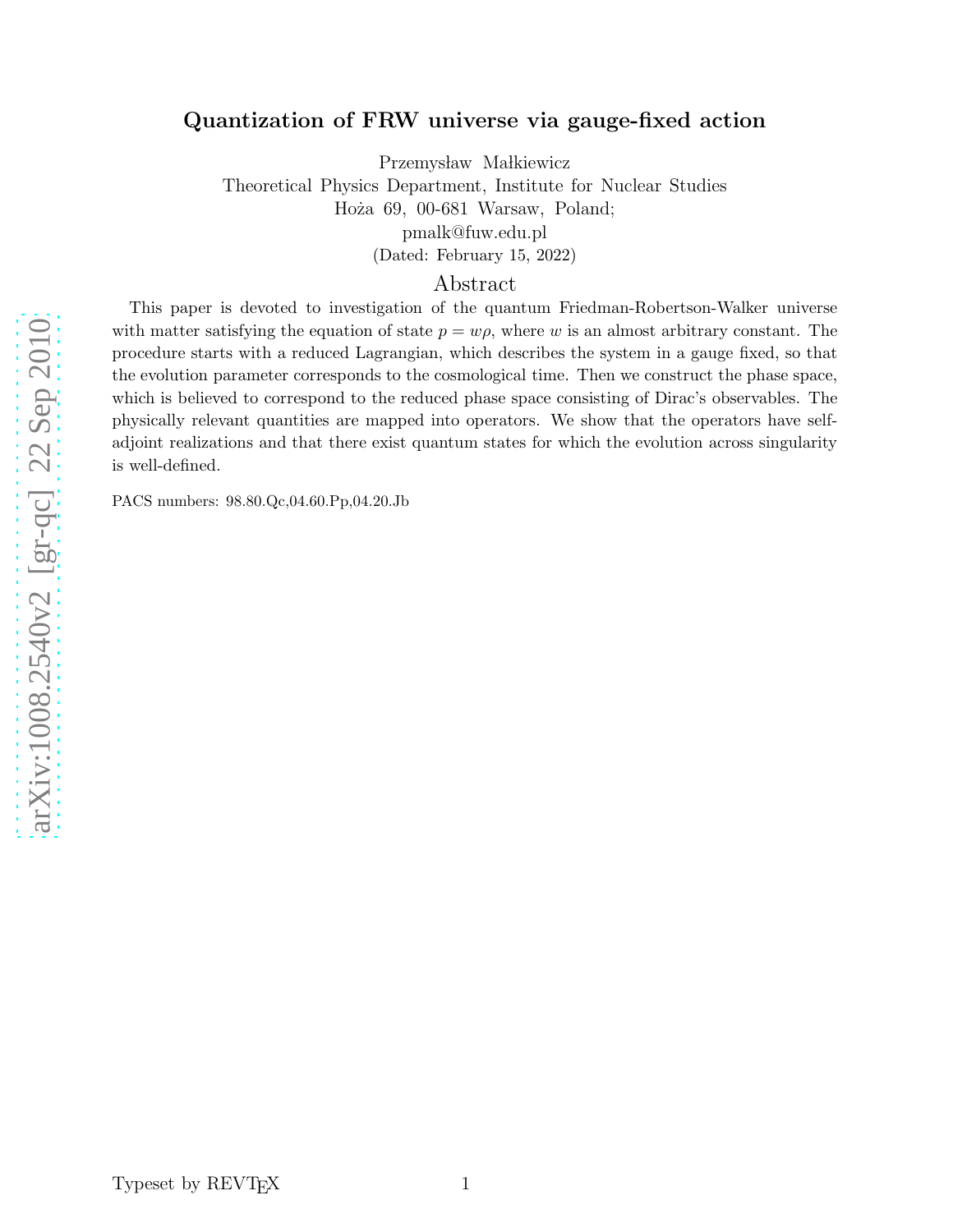### I. INTRODUCTION

For a gauge system like general relativity, there exist two ways of quantizing. (i) The Dirac method [\[1](#page-14-0)] starts with quantization of all the degrees of freedom of the configuration space of e.g. the Hilbert-Einstein action. Then the gauge freedom is removed from the quantum theory by solving the constraint operator equation. On the other hand, (ii) the reduced phase space method (see e.g. [\[2](#page-14-1)]) begins with canonical formulation of the classical theory and then the gauge freedom is removed by identification of all Dirac's observables through the following weak equality:  $\{C, \Omega\} \approx 0$ , where C is a constraint,  $\Omega$  is a Dirac's observable and the equality is weak in the sense that it holds on the constraint surface  $C = 0$  (it excludes the solutions of the type  $\Omega = C$ ). Then the Dirac observables, which are physical degrees of freedom, are mapped into quantum operators.

In this paper we take yet another route: we remove the gauge freedom already at the level of Lagrangian. Then we move to a Hamiltonian formulation and subsequently we quantize the canonical system using the Schrödinger representation. The analysis is restricted to the compact, flat FRW universe.

In section [II,](#page-1-0) starting with a given Lagrangian, we show that it describes the system under consideration and arrive at canonical formulation in convenient basic variables. In section [III,](#page-4-0) we map the phase space functions into operators and study their self-adjointness. Next, in section [IV](#page-6-0) we compute the evolution of mean values of the relevant operators. We conclude in section [V.](#page-9-0)

In appendix [A](#page-11-0) we make conjecture that the reduced phase space method is closely related to the reduced Lagrangian method.

In appendix [B](#page-11-1) we report on an unsuccessful attempt at resolving the singularity. It is discussed and compared with approach used throughout this paper in concluding section [V.](#page-9-0)

## <span id="page-1-0"></span>II. CLASSICAL THEORY

The metric of the flat FRW universe in the comoving coordinates and with respect to the cosmological time t reads:

$$
ds^2 = -dt^2 + a(t)^2 d\overline{x}^2,\tag{1}
$$

where  $a(t)$  is a scale factor and  $d\overline{x}$  is a distance measure in a space-like leaf  $\Sigma$ . Instead of the scale factor  $a$ , we are going to consider the dynamics of the physical length between two unspecified points in  $\Sigma$  and we denote it by  $l(t) := l_0 \frac{a(t)}{a(t_0)}$  $\frac{a(t)}{a(t_0)}$ , where  $l_0$  is the length at the moment  $t = t_0$ . Therefore, for each value of t, the length  $l(t)$  is a physical quantity, i.e. the Dirac observable. Now let us see how one can introduce the dynamics of l.

## A. Lagrangian formulation

Let us examine the following action integral:

<span id="page-1-1"></span>
$$
S = \int \mathbb{L}(l, \dot{l}) \, dt = \alpha \int l^{3w+1} \dot{l}^2 \, dt,\tag{2}
$$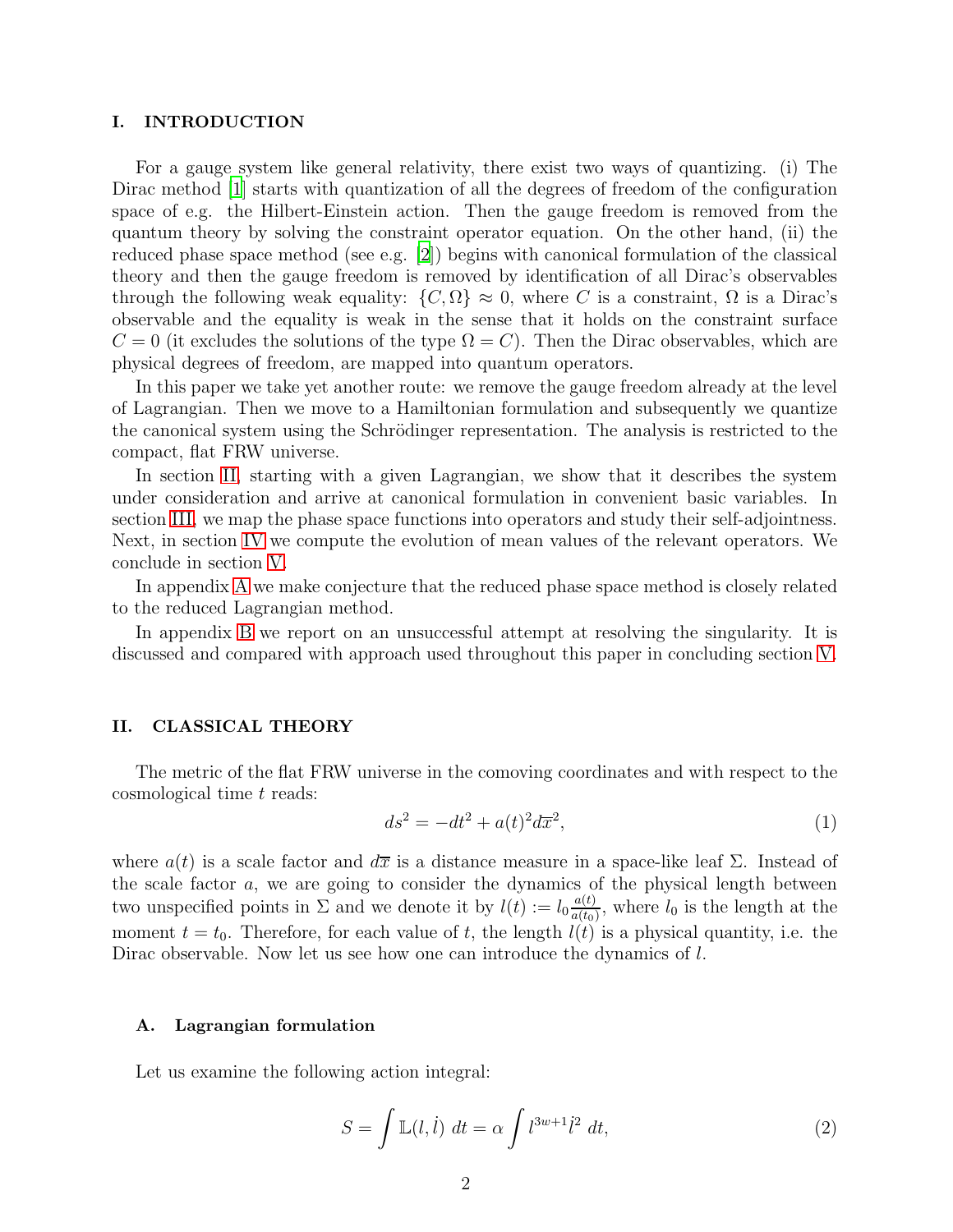where  $\alpha := \frac{3}{8\pi G} \cdot \frac{1}{\lambda^{3w}}$  and  $\lambda$  is a constant of the length dimension and will be specified later. The parameter  $w$  is a real constant. Variation with respect to  $l$  gives the equation of motion:

$$
-(3w+1)\alpha l^{3w}l^2 - 2\alpha l^{3w+1}\ddot{l} = 0 = \left(l^{\frac{3w+3}{2}}\right),_{tt},\tag{3}
$$

which has the solutions:

<span id="page-2-2"></span>
$$
l(t) = l_0 \left(\frac{3w + 3}{2} \frac{\dot{l}_0}{l_0} (t - t_0) + 1\right)^{\frac{2}{3w + 3}},\tag{4}
$$

satisfying the initial conditions:

$$
l(t_0) = l_0, \quad l(t_0) = l_0. \tag{5}
$$

Let us turn to the Friedman equations:

$$
H^2 = \frac{8\pi G}{3}\rho,\tag{6}
$$

$$
H^2 + \dot{H} = -\frac{4\pi G}{3}(\rho + 3p),\tag{7}
$$

where H is Hubble's parameter,  $\rho$  is the energy density and p is the pressure of the matter in the universe. Now, making use of  $H := \frac{i}{l}$  $\frac{l}{l}$ , we find out that:

$$
H^{2} = (l_{0}^{2}l_{0}^{3w+1})\frac{1}{l^{3w+3}}, \qquad H^{2} + \dot{H} = -\frac{1}{2}(1+3w)(l_{0}^{2}l_{0}^{3w+1})\frac{1}{l^{3w+3}},
$$
\n(8)

and we easily conclude that our system given by the action integral [\(2\)](#page-1-1) is the flat FRW universe with  $\frac{8\pi G}{3} \rho = (l_0^2 l_0^{3w+1}) \frac{1}{l^{3w}}$  $\frac{1}{l^{3w+3}}$  $\frac{1}{l^{3w+3}}$  $\frac{1}{l^{3w+3}}$  and  $p = w\rho$ .<sup>1</sup>

Hence, we have succeeded in the gauge-fixed Lagrangian formulation of the dynamics of the flat FRW universe filled with matter satisfying the equation of state  $p = w\rho$ . The connection of this reduced Lagrangian with the reduced phase space procedure, which begins with the introduction of the kinematical phase space (consisting of both gauge and physical degrees of freedom), is commented in appendix [A.](#page-11-0)

The energy of matter contained in a fiducial cubic cell of the edge length changing with time as  $l(t)$ , reads:

$$
E_{matt} = \frac{3l_0^3}{8\pi G} \left(\frac{\dot{l}_0}{l_0}\right)^2 \left(\frac{l}{l_0}\right)^{-3w},\tag{9}
$$

and, for  $w \neq 0$ , is clearly not conserved. For instance, the matter may consist of particles, which move with respect to the comoving reference frame, then the particles loose/gain their kinetic energy as the spacetime expands/shrinks and the energy of matter changes with the evolution of the universe. However, one may introduce a conserved quantity, the total energy:

<span id="page-2-1"></span>
$$
E_{tot} = \frac{1}{\lambda^{3w}} \rho \cdot l^{3w+3},\tag{10}
$$

which is equal to the energy of matter at the moment when the value of the length of the fiducial cubic cell is equal to  $\lambda$ . If the moment happens to be  $t = t_0$ , then  $E_{tot} = E_{matt}(t_0) =$  $\frac{3l_0^3}{8\pi G}\Bigl(\frac{\dot{l}_0}{l_0}$  $\frac{i_0}{l_0}\big)^2$ , and  $\lambda = l_0$ .

<span id="page-2-0"></span><sup>&</sup>lt;sup>1</sup> Note that these equations refer to the specific choice of evolution parameter, which is the cosmological time, and hence there are no gauge degrees of freedom in this formulation.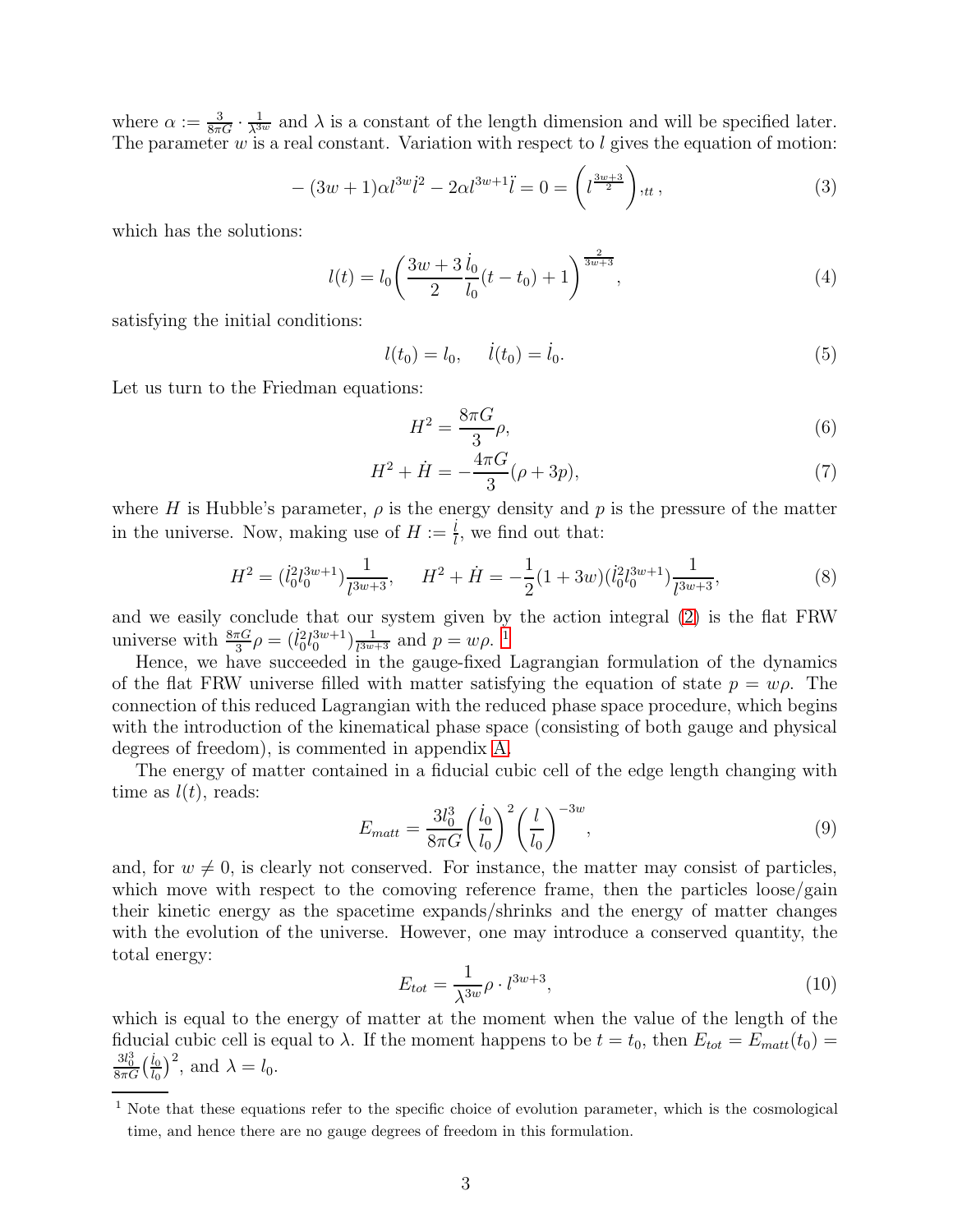## B. Canonical formulation

We perform the Legendre transformation:

$$
l \mapsto l \in \mathbb{R}_+, \quad l \mapsto p_l := \frac{d\mathbb{L}}{dl} = 2\alpha l^{3w+1} \, \ell \in \mathbb{R},\tag{11}
$$

so that

$$
\mathbb{H} = p_l \dot{l} - \mathbb{L} = \frac{p_l^2}{4\alpha l^{3w+1}} \quad \text{and} \quad \{l, p_l\} = 1 \tag{12}
$$

Hamilton's equations:

$$
\dot{l} = \{l, \mathbb{H}\} = \frac{p_l}{2\alpha l^{3w+1}}, \quad \dot{p}_l = \{p_l, \mathbb{H}\} = (3w+1)\frac{p_l^2}{4\alpha l^{3w+2}}.
$$
 (13)

can be integrated and we obtain:

<span id="page-3-0"></span>
$$
p_l = Cl^{\frac{3w+1}{2}}
$$
, or  $p_l = 0$ ,  $l = C$  (stationary universe), (14)

where C is any real constant. The solutions split into three cases:  $w < -1/3$ ,  $w = -1/3$ and  $w > -1/3$ . They respectively correspond to the momentum of space blowing up, being constant and vanishing as the universe approaches the singularity  $l = 0$ .

We are going to study physically interesting quantities like Hubble's parameter or energy density, which take the following form, respectively:

$$
H = \frac{p_l}{2\alpha l^{3w+2}}, \quad \rho = \frac{3}{8\pi G} H^2.
$$
 (15)

The Hamiltonian  $\mathbb H$  is a conserved quantity like the total energy of the system defined in eq. [\(10\)](#page-2-1). The comparison of these two leads to the condition:

$$
\frac{1}{\alpha} \frac{p_l^2}{4l^{3w+1}} = \mathbb{H} = E_{tot} = \frac{1}{\alpha^2} \frac{3}{8\pi G} \frac{p_l^2}{4l^{3w+1}} \frac{1}{\lambda^{3w}},\tag{16}
$$

and hence

$$
\alpha = \frac{3}{8\pi G\lambda^{3w}},\tag{17}
$$

which is in accordance with our prior definition and explains the physical meaning of  $\lambda$ .

## C. Canonical transformation

In what follows we will look for a more convenient conjugate pair. We assume that:

- 1. the canonical transformation is valid globally
- 2. the 'stationary universes' in [\(14\)](#page-3-0) are included in the system and thus well-mapped by the transformation
- 3. canonical transformation does not extend the phase space, in particular it preserves the topology of the phase space under consideration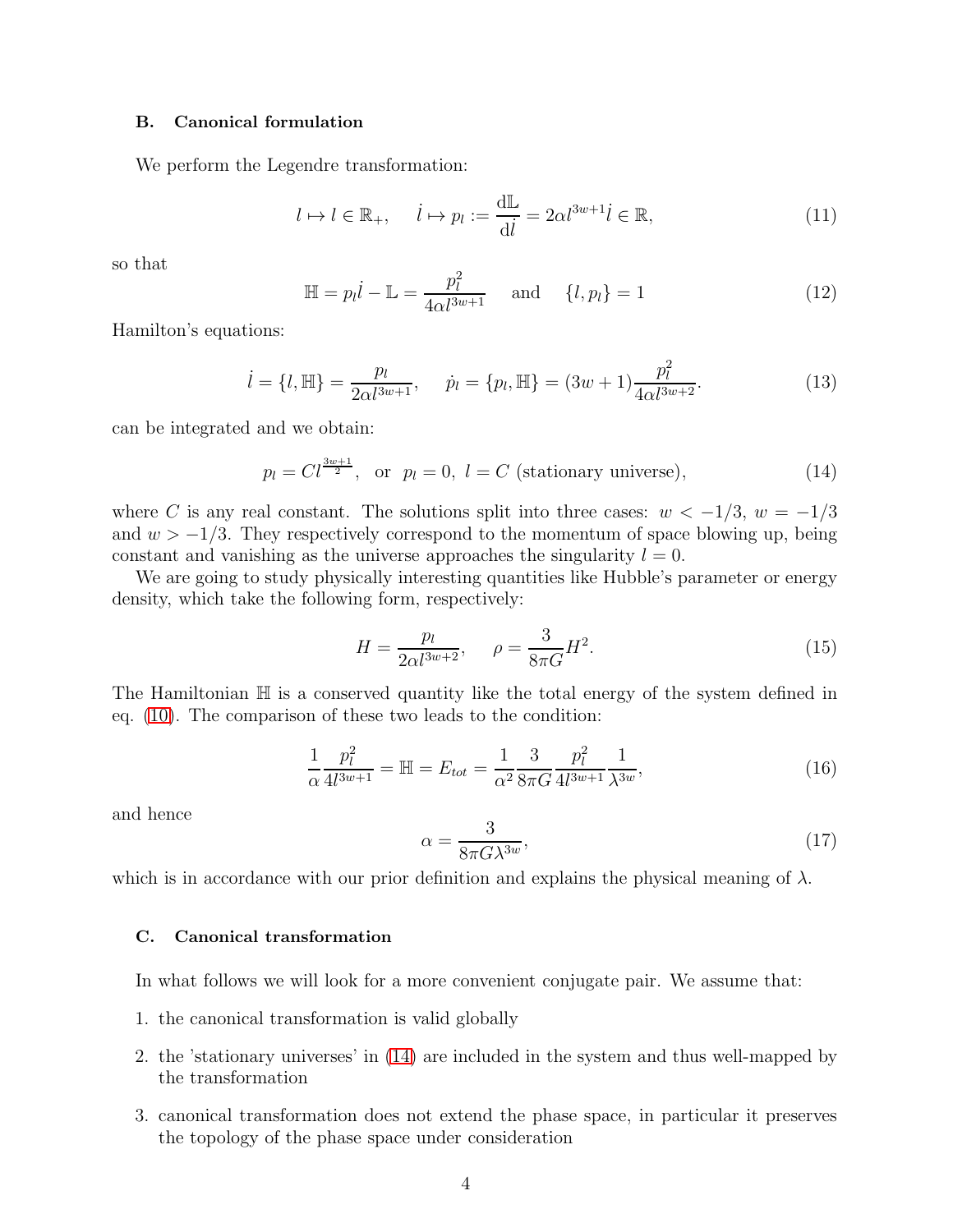Now, let us break the above rules in the following example:

$$
\{l, p_l\} \longrightarrow \{\tilde{l} := \mathbb{H}, \tilde{p}_l := \frac{2H^{-1}}{3(w+1)}\}, \ \ w \neq -1.
$$
 (18)

The map is singular for  $p_l = 0$  and thus the 'stationary universes' being the points at the axis  $p_l = 0$ , are excluded now. Instead, the closure of the range of the map covers a new region of the space of parameters,  $\tilde{p}_l = 0$ . As a consequence, the trajectories in the phase space are complete and the singularities are absent! But this is not a good way to resolve the singularity, since, apart from the lack of quantum physics, the procedure has a drawback in that it is non-unique and here are further examples:

$$
\{l, p_l\} \longrightarrow \{\tilde{l} := \mathbb{H}, \tilde{p}_l := \frac{2H^{-1}}{3(w+1)} + \text{sgn}(p_l)f(\mathbb{H})\}, \quad w \neq -1, \quad f \text{ arbitrary.} \tag{19}
$$

Therefore, making use of a 'regular' map, we introduce the following new canonical pair:

$$
\{l, p_l\} \longrightarrow \{\tilde{l} := \frac{4}{3w+3} l^{(3w+3)/2}, \tilde{p}_l := \frac{p_l}{2l^{(3w+1)/2}}\}, \quad w \neq -1. \tag{20}
$$

Now, the Hamiltonian reads:

$$
\mathbb{H} = \frac{1}{\alpha} \tilde{p}_l^2,\tag{21}
$$

the Hubble parameter:

$$
H = \frac{1}{\alpha} \frac{4}{3w + 3} \frac{\tilde{p}_l}{\tilde{l}},\tag{22}
$$

the energy density:

$$
\rho = \frac{1}{\alpha^2} \frac{2}{\pi G (3w+1)} \frac{\tilde{p}_l^2}{\tilde{l}^2},\tag{23}
$$

and the length:

$$
l = \left(\frac{3w+3}{4} \tilde{l}\right)^{2/(3w+3)}.\tag{24}
$$

## <span id="page-4-0"></span>III. SCHRÖDINGER QUANTIZATION

In the Schrödinger representation:

$$
\tilde{l} \mapsto \hat{l} := x, \quad \tilde{p}_l \mapsto \hat{p}_l := -i\hbar \frac{d}{dx}, \tag{25}
$$

and we get the following formally self-adjoint operators that are relevant in the cosmological context and will be studied below:

<span id="page-4-1"></span>
$$
\mathbb{H} \mapsto \hat{\mathbb{H}} = -\frac{\hbar^2}{\alpha} \frac{d^2}{dx^2},\tag{26}
$$

$$
H \mapsto \hat{H} = \frac{\hbar}{\alpha} \frac{4}{3w+3} (-i \frac{d}{dx} x^{-1} - ix^{-1} \frac{d}{dx}), \tag{27}
$$

$$
\rho \mapsto \hat{\rho} = \frac{\hbar^2}{\alpha^2} \frac{1}{2\pi G (3w+1)} (-i \frac{d}{dx} x^{-1} - ix^{-1} \frac{d}{dx})^2, \tag{28}
$$

$$
l \mapsto \hat{l} = \left(\frac{3w + 3}{4}x\right)^{2/(3w+3)}.\tag{29}
$$

The range of x is  $(0, \infty)$ . Thus, the problem of evolution across singularity is formulated in terms of a freely moving quantum particle on a half-line.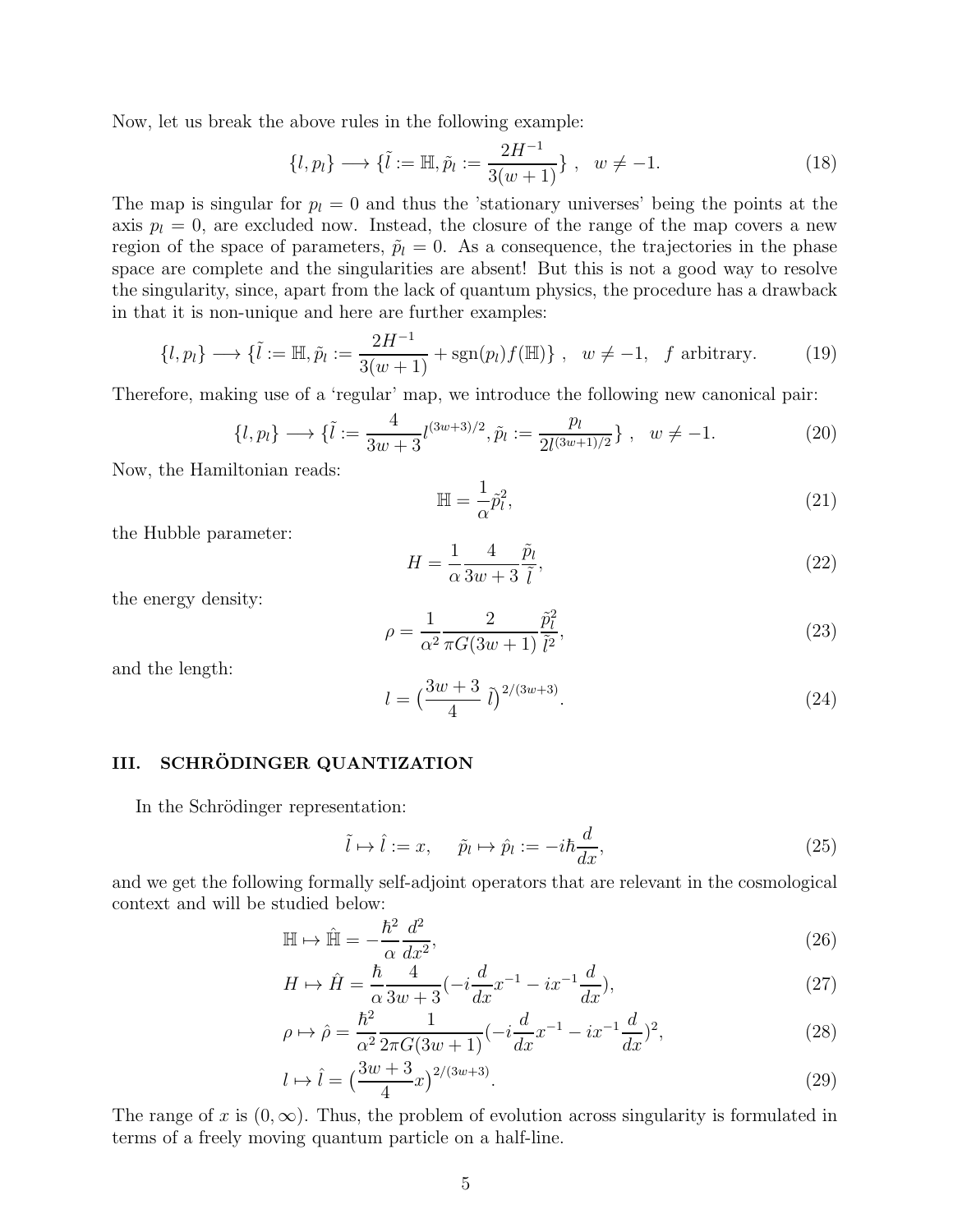#### A. Hamiltonian and the evolution

The theory of the operator  $-\frac{d^2}{dx^2}$  on half-line may be found in [\[3](#page-14-2)]. In short, there are infinitely many ways, in which one may define the operator  $\hat{\mathbb{H}}$  to be essentially self-adjoint on  $L^2(R_+, dx)$  $L^2(R_+, dx)$  $L^2(R_+, dx)$  and we will denote these options by  $\hat{\mathbb{H}}_\mu$  for  $\mu \in \mathbb{R} \cup \{\infty\}^2$ . In order to calculate the evolution of a given state one may apply the appropriate Fourier Transform, denoted by  $FT^{\mu}$ , and multiply the resultant wave-function by  $e^{-ik^2t}$ , where k is the momentum.

The important point to be made here is that we do introduce an evolution operator. In the quantization scheme proposed in [\[2\]](#page-14-1), one only quantizes the Dirac observables enumerated by a classical evolution parameter - one does not introduce a generator of change in this parameter, called the true Hamiltonian, in order to quantize it. However, in our model of universe this approach would not work - it would not give any sensible solution to the singularity problem. The crucial difference is that in the model presented in [\[2\]](#page-14-1) the classical dynamics was already non-singular, whereas in the model considered here the dynamics ends at the point  $l = 0$ .

The quantization of the evolution may give some hopes to resolve the singularity. The following heuristic argument shows that the closer to the singularity the more the quantum universe departures from the classical one:

<span id="page-5-1"></span>
$$
\{H, \mathbb{H}\} \sim -2H^2,\tag{30}
$$

$$
\frac{1}{i}[\hat{H}, \hat{\mathbb{H}}] \sim -2\hat{H}^2 + \frac{1}{2}x^{-4}.\tag{31}
$$

We observe that at the classical level  $(30)$  the value of the Hubble parameter H goes to minus infinity as the universe approaches the singularity, whereas at the quantum level [\(31\)](#page-5-1) the term  $x^{-4}$  opposes the unbounded decrease of the operator  $\hat{H}$ . From the form of  $\hat{H}$  given in [\(27\)](#page-4-1), one sees that the 'closer' the wave-function to  $x = 0$ , the bigger the value of  $\hat{H}^2$ . But at the same time, the closer the wave-function to  $x = 0$ , the bigger the value of the opposing term  $x^{-4}$ .

## B. The energy density and Hubble operators

We will study the formally self-adjoint Hubble operator:

$$
\hat{H} = \frac{4}{3w+3} \frac{\hbar}{\alpha} (-i \frac{d}{dx} x^{-1} - ix^{-1} \frac{d}{dx}).
$$
\n(32)

Let us consider the following inverse mapping  $L^2(\mathbb{R}_+, dx) \mapsto L^2(\mathbb{R}_+, dy)$ :

<span id="page-5-2"></span>
$$
\psi(x) \mapsto \phi(y) := \frac{\psi(2\sqrt{y})}{y^{1/4}}, \quad y > 0.
$$
\n(33)

Let us see that this mapping is isometric, and hence unitary:

$$
\int_0^\infty \overline{\psi}(x)\psi(x) dx = \int_0^\infty \overline{\psi}(2\sqrt{y})\psi(2\sqrt{y}) 2d\sqrt{y} = \int_0^\infty \frac{\overline{\psi}(2\sqrt{y})\psi(2\sqrt{y})}{y^{1/4}} dy. \tag{34}
$$

<span id="page-5-0"></span><sup>&</sup>lt;sup>2</sup> Usually, the choices  $\mu = 0$  and  $\mu = \infty$  correspond to the Neumann and Dirichlet conditions, respectively.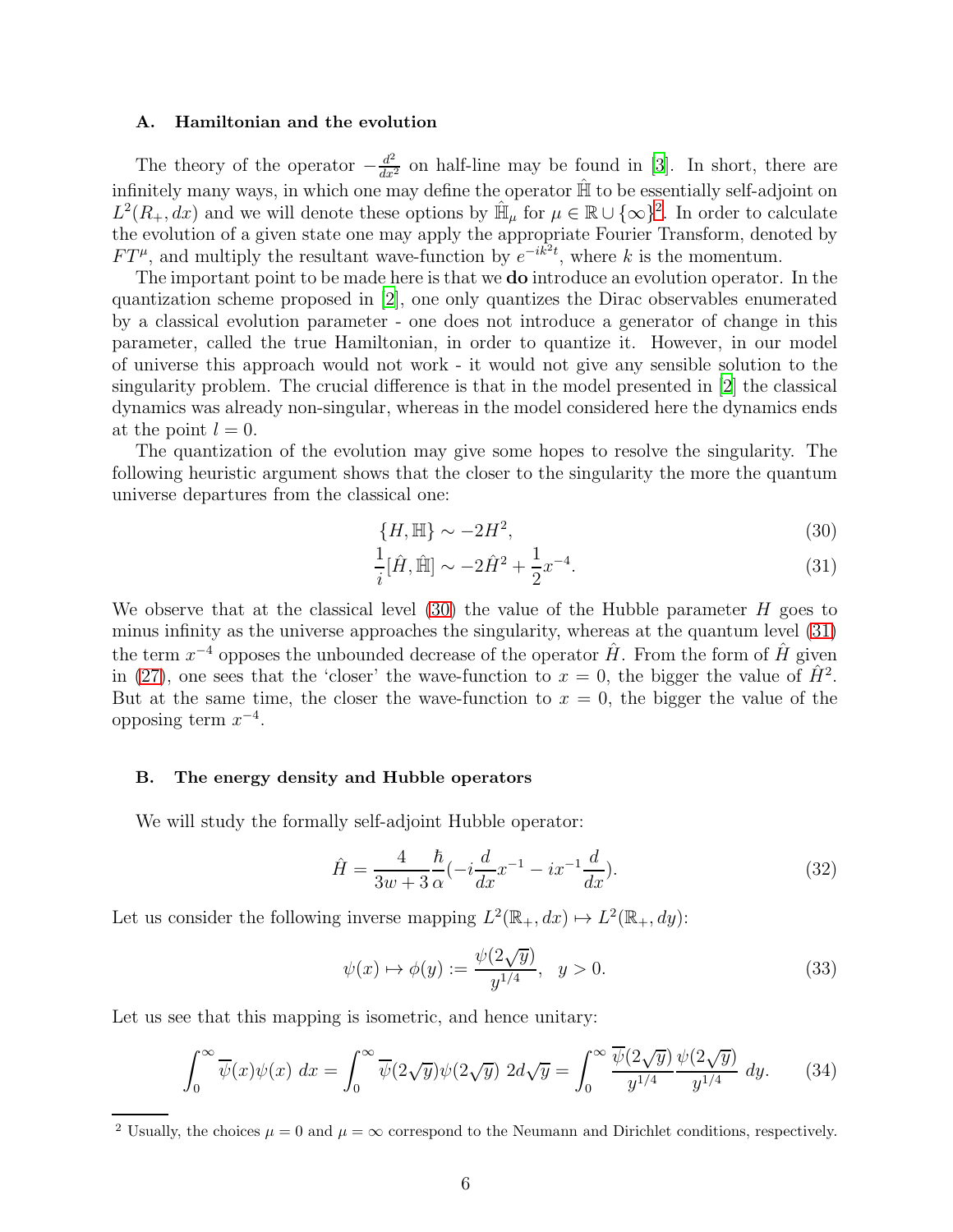Application of the mapping [\(33\)](#page-5-2) to the operator  $\hat{H}$  gives:

$$
\frac{-4i}{3w+3}\frac{\hbar}{\alpha}y^{-1/4}(-x^{-2}+2x^{-1}\frac{d}{dx})y^{1/4} = \frac{-4i}{3w+3}\frac{\hbar}{\alpha}\frac{d}{dy},\tag{35}
$$

which is a simple derivative operator. Analogically, under the same mapping the energy density operator  $\hat{\rho}$  is transformed into Laplacian  $\sim -\frac{d^2}{dy^2}$  $rac{d^2}{dy^2}$ .

Again, there are infinitely many inequivalent ways, in which one may define a self-adjoint  $\hat{\rho}$ , and we will denote these options by  $\hat{\rho}_{\mu}$ ,  $\mu \in \mathbb{R} \cup \{\infty\}$ . However, the Hubble operator, being a momentum operator, cannot be self-adjoint on the half-line. Therefore, we will redefine  $\hat{H} := \sqrt{\hat{\rho}}$ . The spectrum of these operators reads  $sp(\hat{\rho}_{\mu}) = sp(\hat{H}_{\mu}) = \mathbb{R}_{+}$  for any  $\mu$ .

## C. The volume operator

The volume operator  $\hat{v} := \hat{l}^3 = \left(\frac{3w+3}{4}\right)$  $\frac{y+3}{4}(x^2)^{2/(w+1)}$  is a self-adjoint operator on  $L^2(\mathbb{R}_+,dx)$ and its spectrum for  $w > -1$  reads  $sp(\vec{\hat{v}}) = \mathbb{R}_+$ .

## <span id="page-6-0"></span>IV. EVOLUTION OF PHYSICAL QUANTITIES

Let us restrict to the study of the evolution that preserves the Dirichlet condition (i.e. generated by  $\hat{\mathbb{H}}_{\mu}$  for  $\mu = \infty$ ). We pick the following family of wave-functions:

$$
\tilde{\phi}_a(k) := Nke^{-ak^2}, \quad k > 0,
$$
\n(36)

where  $N = 2 \frac{(2a)^{3/4}}{\pi^{1/4}}$  $\frac{(2a)^{3/4}}{\pi^{1/4}}$ ,  $[k] = [x]^{-1} = m^{-\frac{3w+3}{2}}$ ,  $[a] = m^{3w+3}$  and evolve them in time:

$$
\exp\left(-\frac{i}{\hbar}t\hat{\mathbb{H}}\right)\tilde{\phi}_a(k) = \exp\left(-i\frac{\hbar}{\alpha}tk^2\right)\tilde{\phi}_a(k) = Nke^{-(a+i\frac{\hbar}{\alpha}t)k^2} = \tilde{\phi}_a(k,t). \tag{37}
$$

Applying the Fourier sine transform  $FT^{\infty}$  renders:

$$
\phi_a(x,t) := \int_0^\infty \sin(kx)\tilde{\phi}_a(k,t)dk = \frac{Nx}{(2(a+i\frac{\hbar}{\alpha}t))^{3/2}} e^{-\frac{x^2}{4(a+i\frac{\hbar}{\alpha}t)}}.
$$
(38)

# A. The invariant  $\sqrt[w+1]{E_{tot}}$

Let us calculate the expectation value of the operator corresponding to the classical invariant  $w+1/E_{tot}$ :

<span id="page-6-1"></span>
$$
\langle \sqrt[w+1]{E_{tot}} \rangle := \langle \tilde{\phi}_a(k) | \sqrt[w+1]{\hat{\mathbb{H}}} \tilde{\phi}_a(k) \rangle = \sqrt[w+1]{\frac{\hbar^2}{\alpha}} |N|^2 \int_0^\infty e^{-2ak^2} k^{\frac{2w+4}{w+1}} dk
$$

$$
= \sqrt[w+1]{\frac{\hbar^2}{2\alpha}} \left( \frac{2}{\sqrt{\pi}} \Gamma\left(\frac{5+3w}{2+2w}\right) \right)^{w+1} \cdot \frac{1}{a} \,. \tag{39}
$$

It will turn out to be useful for linking the classical trajectories with quantum states  $\phi_a$ .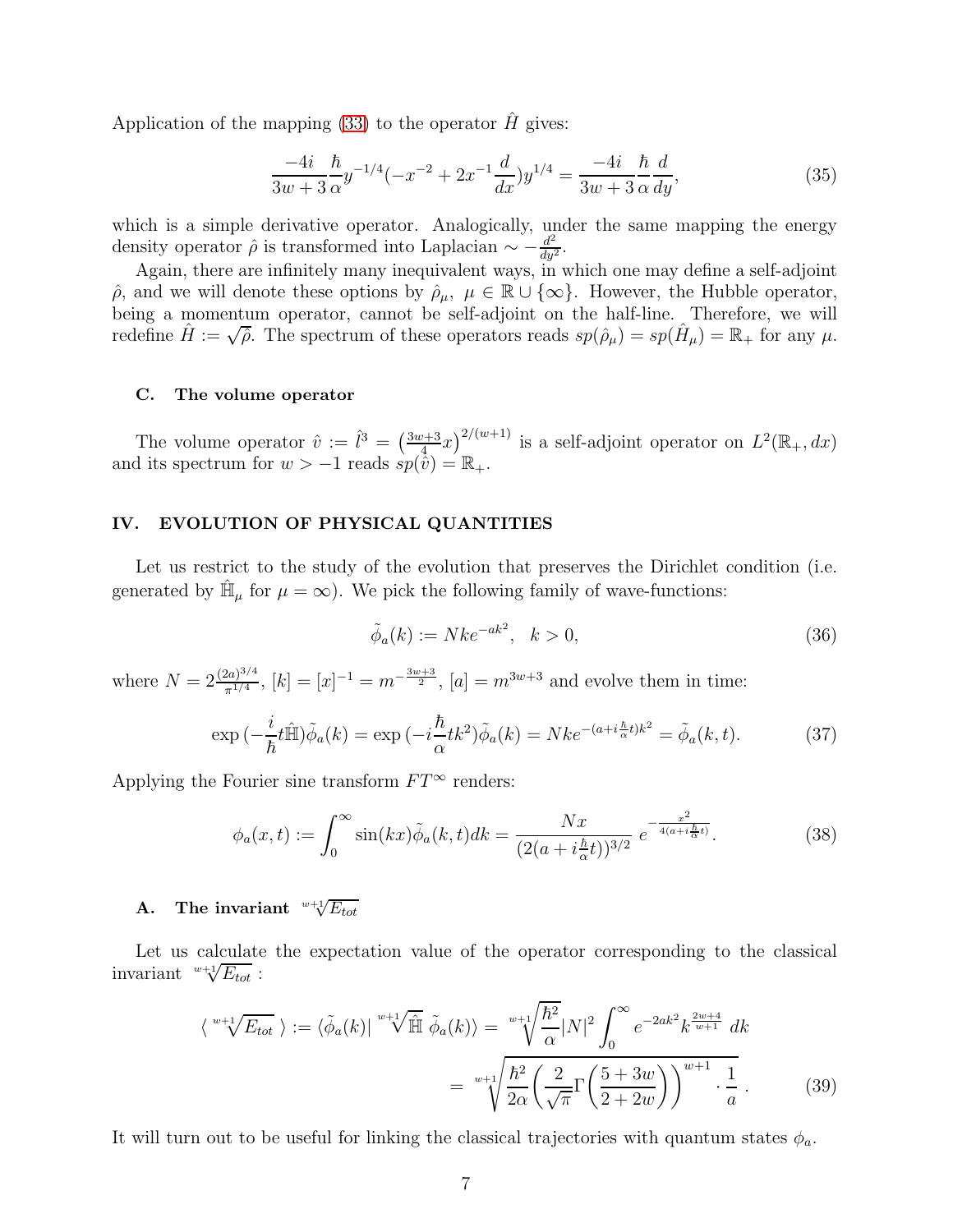## B. Volume

The expectation value for the volume operator for the state  $\phi_a(x, t)$  equals:

<span id="page-7-0"></span>
$$
\langle v \rangle(t) = \frac{N^2}{8(a^2 + \frac{\hbar^2}{\alpha^2} t^2)^{3/2}} \left(\frac{3w + 3}{4}\right)^{2/(w+1)} \int_0^\infty x^{\frac{2(w+2)}{w+1}} e^{-\frac{ax^2}{2(a^2 + \frac{\hbar^2}{\alpha^2} t^2)}} dx =
$$
  

$$
\frac{N^2}{8(a^2 + \frac{\hbar^2}{\alpha^2} t^2)^{3/2}} \left(\frac{3w + 3}{4}\right)^{2/(w+1)} 2^{\frac{1}{2} + \frac{1}{1+w}} \left(\frac{a}{a^2 + \frac{\hbar^2}{\alpha^2} t^2}\right)^{-\frac{3}{2} - \frac{1}{1+w}} \Gamma\left(\frac{3}{2} + \frac{1}{1+w}\right) \tag{40}
$$
  

$$
= \frac{2^{\frac{w-2}{w+1}}}{\sqrt{\pi}} \left(\frac{3w + 3}{\sqrt{a}}\right)^{\frac{2}{w+1}} \Gamma\left(\frac{5 + 3w}{2 + 2w}\right) (a^2 + \frac{\hbar^2}{\alpha^2} t^2)^{\frac{1}{1+w}}.
$$

One observes that at  $t = 0$  the volume acquires its minimal value

<span id="page-7-3"></span>
$$
v_{crit} := a^{\frac{1}{1+w}} \frac{2^{\frac{w-2}{w+1}}}{\sqrt{\pi}} (3w+3)^{\frac{2}{w+1}} \Gamma\left(\frac{5+3w}{2+2w}\right). \tag{41}
$$

Let us study the asymptotic behavior in [\(40\)](#page-7-0) for  $t \to \pm \infty$ :

<span id="page-7-2"></span>
$$
\langle v \rangle(t) \simeq \frac{2^{\frac{w-2}{w+1}}}{\sqrt{\pi}} (3w+3)^{\frac{2}{w+1}} \Gamma\left(\frac{5+3w}{2+2w}\right) \left(\frac{\frac{\hbar^2}{\alpha^2} t^2}{a}\right)^{\frac{1}{w+1}}, \quad \frac{\hbar^2}{\alpha^2} t^2 \gg a^2. \tag{42}
$$

On the other hand, the classical solution in [\(4\)](#page-2-2) tells that the volume of the fiducial cubic cell with the edge  $l$  evolves as:

$$
v(t) = l_0^3 \left(\frac{3w+3}{2}(t-t_0)\frac{\dot{l}_0}{l_0} + 1\right)^{\frac{2}{w+1}},\tag{43}
$$

which for  $t - t_0 \gg \frac{2}{3w+3}$  $\frac{l_0}{l_0}$  reads:

<span id="page-7-1"></span>
$$
v(t) \simeq l_0^3 \left(\frac{\dot{l}_0}{2l_0}\right)^{\frac{2}{w+1}} (3w+3)^{\frac{2}{w+1}} (t^2)^{\frac{1}{w+1}} = \sqrt[w+1]{\frac{E_{tot}}{\alpha}} \left(\frac{3w+3}{2}\right)^{\frac{2}{w+1}} t^{\frac{2}{w+1}}.
$$
 (44)

The comparison of [\(44\)](#page-7-1) with [\(42\)](#page-7-2) gives the following relation:

<span id="page-7-6"></span>
$$
a = \frac{\hbar^2}{2\alpha} \left(\frac{2}{\sqrt{\pi}} \Gamma\left(\frac{5+3w}{2+2w}\right)\right)^{w+1} \frac{1}{E_{tot}},\tag{45}
$$

which is in accordance with [\(39\)](#page-6-1), if we substitute  $E_{tot}$  for  $\langle w^+ \sqrt[4]{E_{tot}} \rangle^{w+1}$ . Plugging this relation into the formula [\(41\)](#page-7-3) we find out that at the bounce the critical volume of the cubic cell reads:

<span id="page-7-5"></span>
$$
v_{crit} = \frac{4}{\pi} \Gamma^2 \left(\frac{5+3w}{2+2w}\right) \left(\frac{3w+3}{4}\right)^{\frac{2}{w+1}} \sqrt[w+1]{\frac{\hbar^2}{\alpha E_{tot}}} \,. \tag{46}
$$

First, notice that  $v_{crit}$  depends only on the classical invariant of motion  $E_{tot}$ , so it does not depend on the particular moment of evolution of the classical universe, at which we calculate  $v_{crit}$ . Next, notice that it is proportional to  $\frac{1}{w+\sqrt{E_{tot}}}$ , hence the more massive the universe the smaller its critical size<sup>[3](#page-7-4)</sup>. The formula  $(46)$  knows nothing about Planck scale and combined with the knowledge of the early Universe evolution, can lead to the bounds on the mass of the whole Universe.

<span id="page-7-4"></span><sup>3</sup> The more massive universe means the universe of bigger size with the same energy density of matter or the universe of the same size with higher energy density of matter.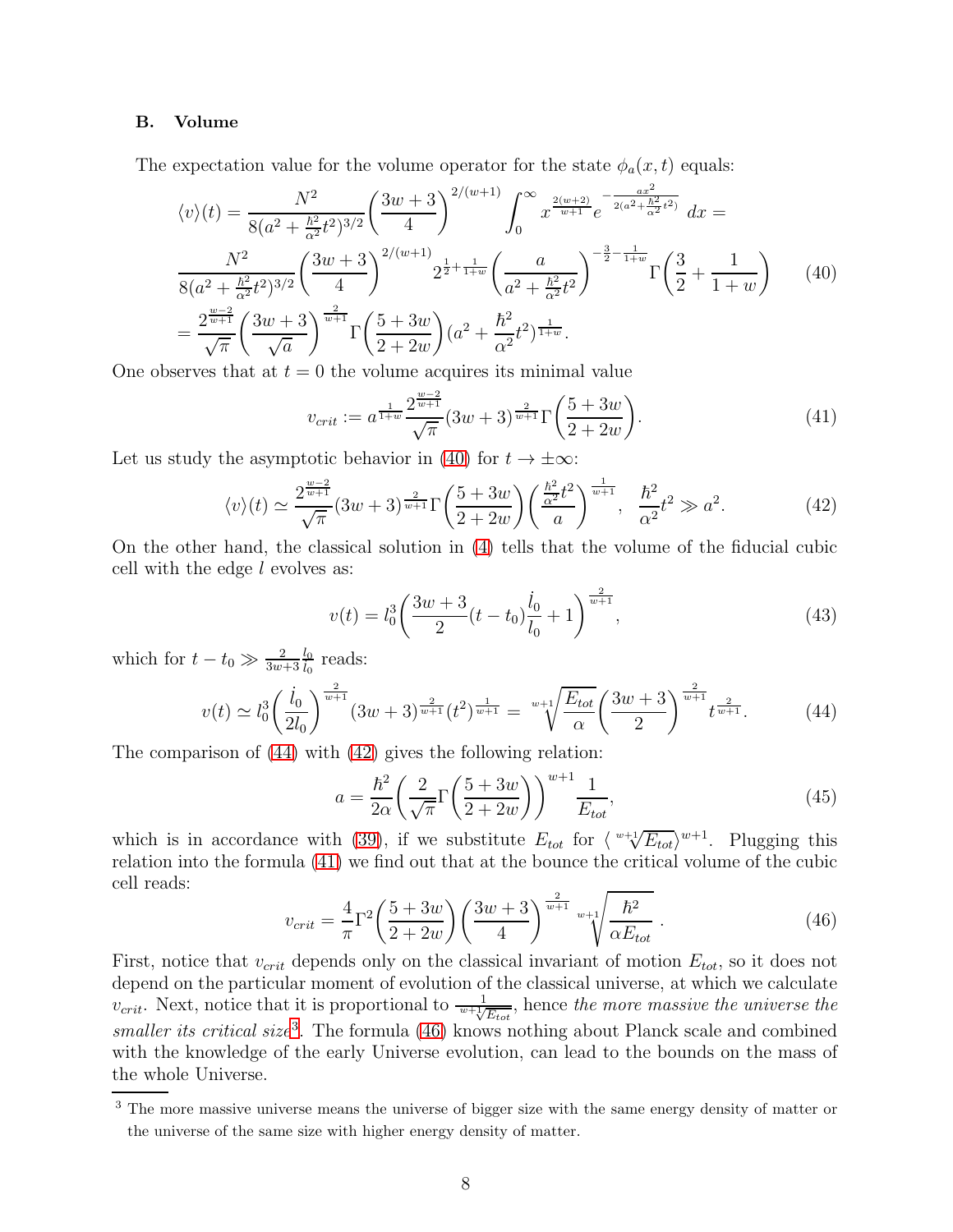

FIG. 1. The comparison of classical and quantum behavior of the volume for  $w = 1/3$ ,  $\alpha = \hbar$  $a=1.$ 

## C. Energy density and Hubble parameter

First we make use of the unitary mapping  $L^2(\mathbb{R}_+, dx) \mapsto L^2(\mathbb{R}_+, dy)$  and map the state  $\phi_a(x, t)$  accordingly to [\(33\)](#page-5-2). We find:

$$
\phi_a(x,t) \mapsto \psi_a(y,t) := y^{-1/4} \phi_a(2\sqrt{y},t) = \frac{Ny^{1/4}}{(2(a+it))^{3/2}} e^{-\frac{y}{(a+it)}}.
$$
 (47)

We assume that the action of  $\hat{H}$  and  $\hat{\rho}$  on  $\psi(y) \in L^2(\mathbb{R}_+, dy)$  preserves the Dirichlet condition (i.e. we set  $\hat{\rho} = \hat{\rho}_{\infty}$ ). We perform the Fourier sine transform  $FT^{\infty}$  on  $\psi_a(y, t)$ :

$$
\tilde{\psi}_a(k,t) = \int_0^\infty \sin(kx)\psi_a(x,t)dk = \tilde{N}\frac{\sin(\frac{5}{4}\arctan((a+it)k))}{(\frac{1}{(a+it)^2} + k^2)^{5/8}},\tag{48}
$$

where  $\tilde{N} = \frac{N\sqrt{\pi}\Gamma(\frac{5}{4})}{2(a+it)^{3/2}}$  $\frac{2(a+it)^{3/2}}{2(a+it)^{3/2}}$  and hence we have

<span id="page-8-0"></span>
$$
\overline{\tilde{\psi}}_a \tilde{\psi}_a = |\tilde{N}|^2 \left| \frac{\sin(\frac{5}{4} \arctan(\frac{k}{C}))}{(C^2 + k^2)^{\frac{5}{8}}} \right|^2,\tag{49}
$$

where  $C = \frac{1}{(a+1)}$  $\frac{1}{(a+it)}$ . Now, in the momentum representation, the operators  $\hat{H}$  and  $\hat{\rho}$  are proportional to k and  $k^2$ , respectively. Since the function [\(49\)](#page-8-0) for large k behaves like

$$
\overline{\tilde{\psi}}_a \tilde{\psi}_a \sim k^{-5/2},\tag{50}
$$

only the operators  $\hat{O}$  such that  $\hat{O} \leq C k^{\alpha}$  for large k, a constant C and  $\alpha < \frac{3}{4}$ , are well defined on the states that we consider in the sense that:

$$
\langle \hat{O}\tilde{\psi}_a|\hat{O}\tilde{\psi}_a\rangle < \infty.
$$
 (51)

However, we can still consider the expectation values

<span id="page-8-1"></span>
$$
\langle \tilde{\psi}_a | \hat{O} \tilde{\psi}_a \rangle := \langle \hat{O}^{\frac{1}{2}} \tilde{\psi}_a | \hat{O}^{\frac{1}{2}} \tilde{\psi}_a \rangle,\tag{52}
$$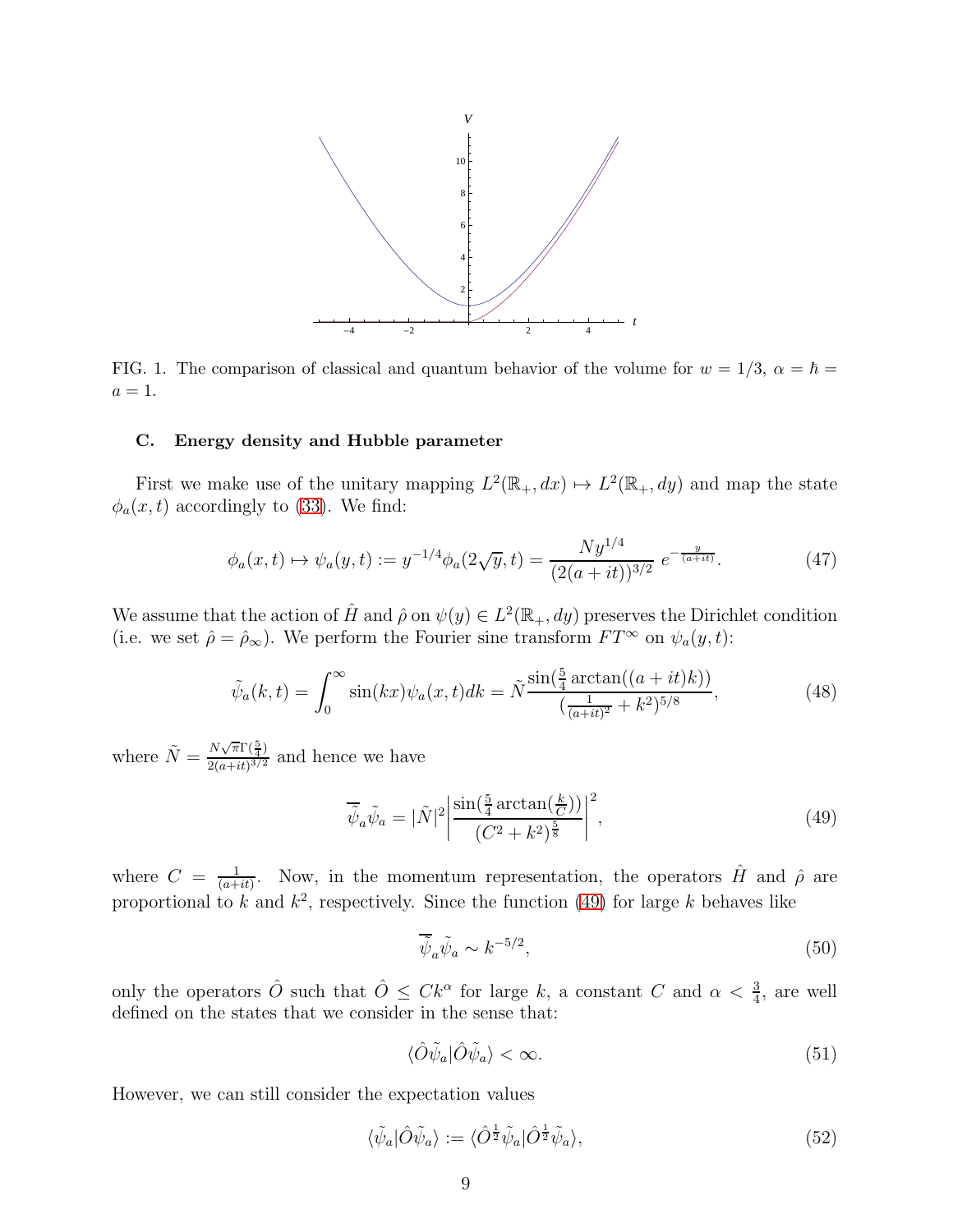

FIG. 2. The comparison of classical and quantum behavior of the Hubble parameter for  $w = 1/3$ ,  $\alpha = \hbar = a = 1$ . Just after the Big Bounce the quantum universe is shown to expand faster than the classical one,  $\langle \hat{H} \rangle > H$ . Thus, the quantum universe seems to undergo a kind of inflationary phase.

for operators  $\hat{O} \leq C k^{2\alpha}$ . The reason is that the integral  $\langle \tilde{\psi}_a | k^{2\alpha} \tilde{\psi}_a \rangle$  is convergent and since the states  $\tilde{\psi}_a$  may be approximated by states from the domain of the operator  $k^{2\alpha}$  up to arbitrary accuracy, the integral [\(52\)](#page-8-1) keeps the physical meaning of the expectation value of this operator.

In particular, we may obtain the integral formula for the expectation value of the Hubble parameter (but not the energy density):

$$
\langle \tilde{\psi}_a | k \tilde{\psi}_a \rangle = |\tilde{N}|^2 \int_0^\infty \left| \frac{\sin(\frac{5}{4}\arctan(\frac{k}{C}))}{(C^2 + k^2)^{\frac{5}{8}}} \right|^2 k \, dk < \infty. \tag{53}
$$

We have already learnt from the study of the volume that the bounce occurs for the states  $\tilde{\psi}_a$  at  $t=0$ , hence we may calculate the expectation value of the operator  $\hat{H}=\frac{4}{3w}$  $3w+3$  $\hbar$  $\frac{\hbar}{\alpha}k$  at the bounce:

<span id="page-9-1"></span>
$$
H_{crit} = \frac{\hbar}{\alpha} \cdot \frac{4|\tilde{N}|^2}{3w+3} a^{\frac{1}{2}} \int_0^\infty \left| \frac{\sin(\frac{5}{4}\arctan(k))}{(1+k^2)^{\frac{5}{8}}} \right|^2 k \ dk = \frac{\hbar}{\alpha} \cdot \frac{8\Gamma^2(\frac{5}{4})\sqrt{2\pi}}{(3w+3)} \cdot \frac{5}{3} \cdot \frac{1}{a} . \tag{54}
$$

After plugging the value of  $\alpha$  from [\(45\)](#page-7-6) into [\(54\)](#page-9-1), we have:

$$
H_{crit} = \frac{16\Gamma^2(\frac{5}{4})\sqrt{2\pi}}{(3w+3)} \cdot \frac{5}{3} \cdot \frac{1}{\left(\frac{2}{\sqrt{\pi}}\Gamma\left(\frac{5+3w}{2+2w}\right)\right)^{w+1}} \frac{E_{tot}}{\hbar}.
$$
 (55)

One immediately sees that the value of Hubble parameter at which the universe 'reverses' is proportional to the total energy of this universe. Therefore, the more massive the universe, the higher the value of  $H_{crit}$ . Moreover, one may safely assume that the energy density at the bounce  $\rho_{crit}$  is proportional to the square of the total energy  $\sim E_{tot}^2$ .

## <span id="page-9-0"></span>V. DISCUSSION

It is a very interesting conjecture to think that our phase space with the physical quantities like the Hubble parameter and the Hamiltonian is in one to one correspondence with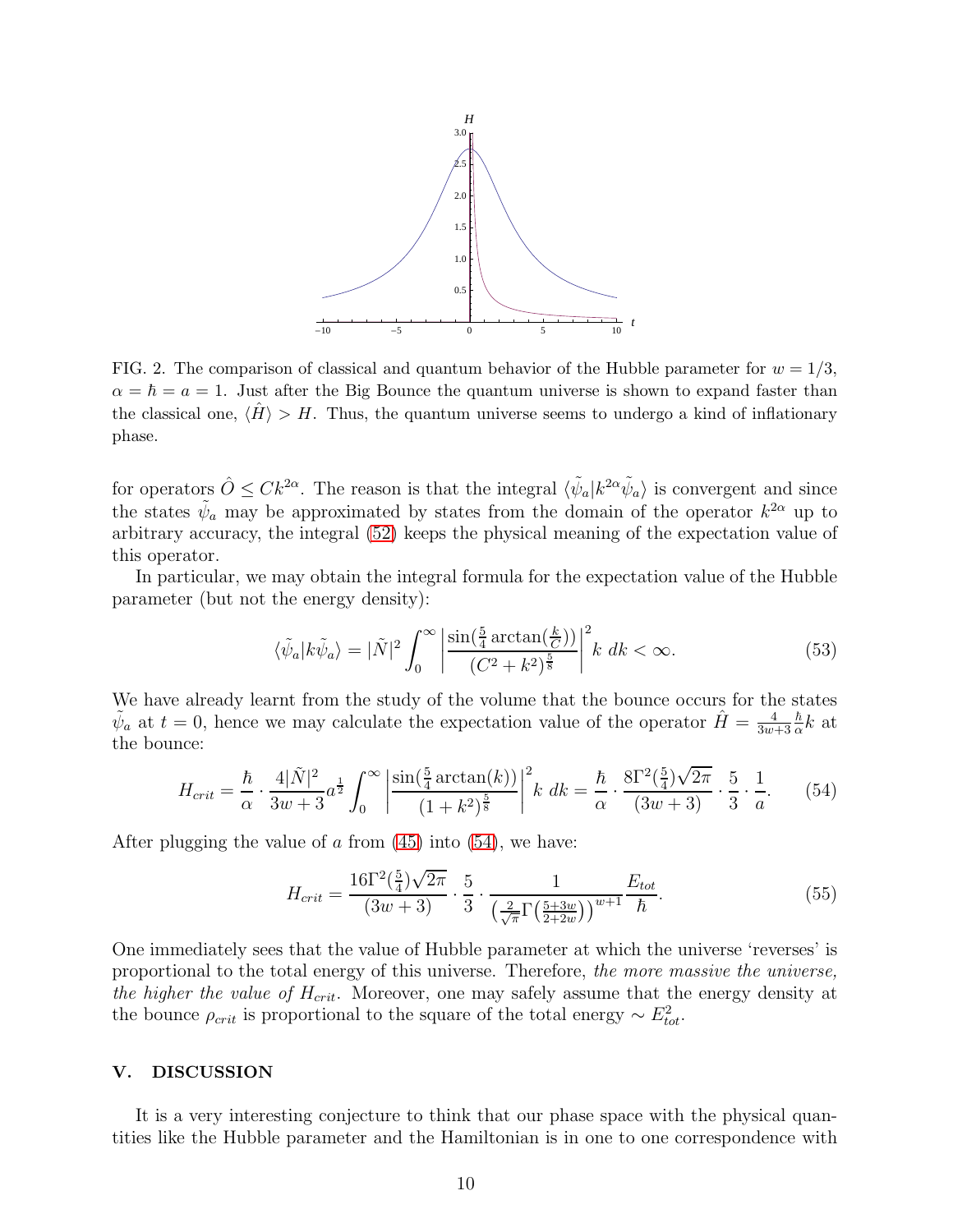the reduced phase space arising from the identification of Dirac's observables in the full canonical gauge-symmetry formulation (for a short comment see appendix [A\)](#page-11-0). If so, then our Hamiltonian corresponds to a true Hamiltonian in the reduced phase space formulation. This conjecture is investigated in [\[4\]](#page-14-3) and a special attention is given to the freedom in fixing an evolution parameter.

Our analysis shows a way to resolve the singularities of classical theory. It started with a Lagrangian that was free from gauge symmetries. The evolution parameter  $t$  was treated as a real, absolute time in which the system evolves. This cosmological clock does not exist outside the universe and should be connected with some measurements or change that we observe on cosmological scales. Nevertheless, no matter which quantization method one uses for a gauge system with a Hamiltonian itself being a constraint, one needs an evolution parameter. We argue that the choice of the evolution parameter in such a way that the singularity occurs at its finite value is crucial. Thus a popular free scalar field is not a good choice and we encourage the reader to go through appendix [B](#page-11-1) to see this.

In our approach we managed to express the dynamics of the FRW universe in terms of a freely-moving non-relativistic particle on half-line. The classical dynamics ends when the particle hits the boundary of half-line and the evolution parameter (i.e. the cosmological time) cannot be extended beyond this moment. However, we can promote the Hamiltonian to a self-adjoint operator in quantum theory. Due to the Stone theorem, the self-adjoint Hamiltonian can be exponentiated to a unitary operator, which gives the evolution of the system for the unbounded values of the evolution parameter. Thus, the half-line of the cosmological time is extended to the whole real domain and the singularity is resolved.

We have studied the evolution of quantum states  $\phi_a$ , where  $a \in \mathbb{R}_+$ . How much of the Hilbert space is covered by  $\text{Span}\{\phi_a\}$ ? We study this question and others concerning the evolution of unbounded operators  $\hat{\rho}$  and  $\hat{H}$  in [\[5](#page-14-4)].

We observe in the evolution of the Hubble parameter and the volume of the universe no fixed scale, and in particular Planck scale is irrelevant. The critical values  $v_{crit}$  and  $H_{crit}$  depend on how massive the universe is in the classical phase of its evolution, which corresponds to the value of a. However, we can calculate the value of  $\langle \rho \rangle \langle v^{1+w} \rangle$  at the bounce:

<span id="page-10-0"></span>
$$
\alpha H_{crit}^2 v_{crit}^{1+w} = \frac{\hbar^2}{\alpha} \sqrt{2\pi} \cdot 5 \cdot (w+1) \left(\frac{2\Gamma\left(\frac{5+3w}{2+2w}\right)}{\sqrt{\pi}}\right)^{w+1} \Gamma^2\left(\frac{5}{4}\right),\tag{56}
$$

which is clearly independent of the parameter  $a$ , i.e. of a particular quantum state. Although this quantity is energy dimensionally it is not the same with the energy of the system. Notice that the mean value of energy of the system obtained in [\(39\)](#page-6-1) depends on a state via the value of a. Thus, [\(56\)](#page-10-0) may signal the existence of some fundamental energy scale not connected with any particular universe. The existence of such scale may enable to fix the value  $\alpha$ .

This brings us to the problem of determining the value of  $\alpha$ . First, notice that the choice of  $\alpha$  is connected with the choice of time and to this extent it is arbitrary. One may suspect that the study of the conjectured correspondence (appendix [A\)](#page-11-0) may shed light on this issues and thus we postpone the investigation to [\[4](#page-14-3)].

Another indeterminacy of the system is connected with the fact the addition of a total derivative to the Lagrangian in [\(2\)](#page-1-1) leads to the same dynamics. More importantly, there is an infinite number of ways in which one may define the self-adjoint Hamiltonian. We have restricted to a single choice, preserving the Dirichlet condition. But other choices seem to be equally good and are studied in [\[5\]](#page-14-4).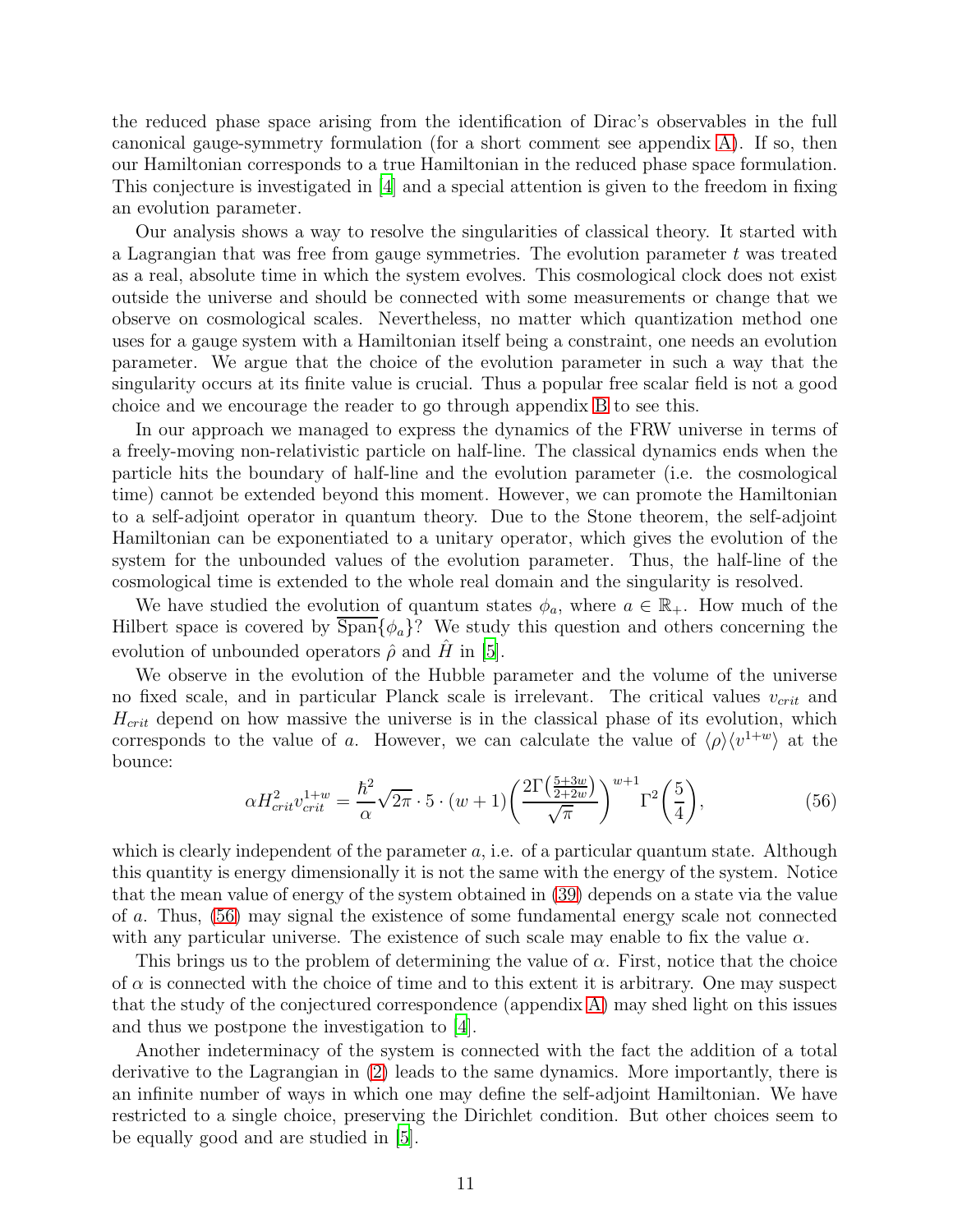## ACKNOWLEDGMENTS

I want to thank Prof. W. Piechocki for his comments and questions concerning the ideas presented in this paper.

## <span id="page-11-0"></span>Appendix A: Relation between reduced phase space equipped with  $\mathbb{H}_{true}$  and reduced Lagrangian  $\mathbb{L}_{true}$

Suppose one has constructed the reduced phase space equipped with the induced Poisson bracket and a true Hamiltonian  $\mathbb{H}_{true}$ . In principle, one may now construct an action integral, that is an integral of the Lagrangian  $\mathbb{L}_{true}$  defined as a function of the Dirac observables:

$$
\mathbb{L}_{true} = P^{J'} \dot{O}_{J'} - \mathbb{H}_{true},\tag{A1}
$$

where  $P^{J'}$  denote the canonical conjugates to  $O_{J'}$  (notice that the number of the Dirac observables is always even) and  $\dot{O}_{J'} = \{O_{J'}, \mathbb{H}_{true}\}_{ind}$ .

Therefore, one may begin with a reduced form of Lagrangian  $\mathbb{L}_{true}$ , which encodes the dynamics of the system in a gauge fixed in correspondence with  $\mathbb{H}_{true}$ . This formulation should also enjoy a freedom in choice of evolution parameter, hence there should be a class of  $\mathbb{L}_{true}$  and a corresponding class of  $\mathbb{H}_{true}$ .

#### <span id="page-11-1"></span>Appendix B: Massless scalar field case

The metric of FRW universe reads:

$$
ds^2 = -N^2(\tau)d\tau^2 + a(\tau)^2d\overline{x}^2,\tag{B1}
$$

where  $\tau$  is an evolution parameter. The choice of the shift function N corresponds to the choice of the evolution parameter. The rest of the notation as well as the meaning of the variable l used below were explained in section [II.](#page-1-0)

#### 1. Lagrangian formulation

For the flat FRW universe with massless scalar field the action reads (see e.g. [\[6](#page-14-5)]):

$$
S = \frac{3}{16\pi G} \int \frac{\dot{l}^2 l}{N} \, dt - \frac{1}{2} \int \frac{l^3 \dot{\phi}^2}{N} \, dt,\tag{B2}
$$

which leads to the Euler-Lagrange equations:

$$
\frac{\delta S}{\delta l} = 0 \Rightarrow \frac{3}{16\pi G} \frac{d}{dt} \left(\frac{2l\dot{l}}{N}\right) - \frac{3}{16\pi G} \frac{\dot{l}^2}{N} + \frac{3}{2} \frac{l^2 \dot{\phi}^2}{N} = 0,
$$
  

$$
\frac{\delta S}{\delta \phi} = 0 \Rightarrow \frac{d}{dt} \left(\frac{l^3 \dot{\phi}}{N}\right) = 0,
$$
  

$$
\frac{\delta S}{\delta N} = 0 \Rightarrow -\frac{1}{N^2} \left(-\frac{3}{16\pi G}l^2l + \frac{1}{2}l^3 \dot{\phi}^2\right) = 0,
$$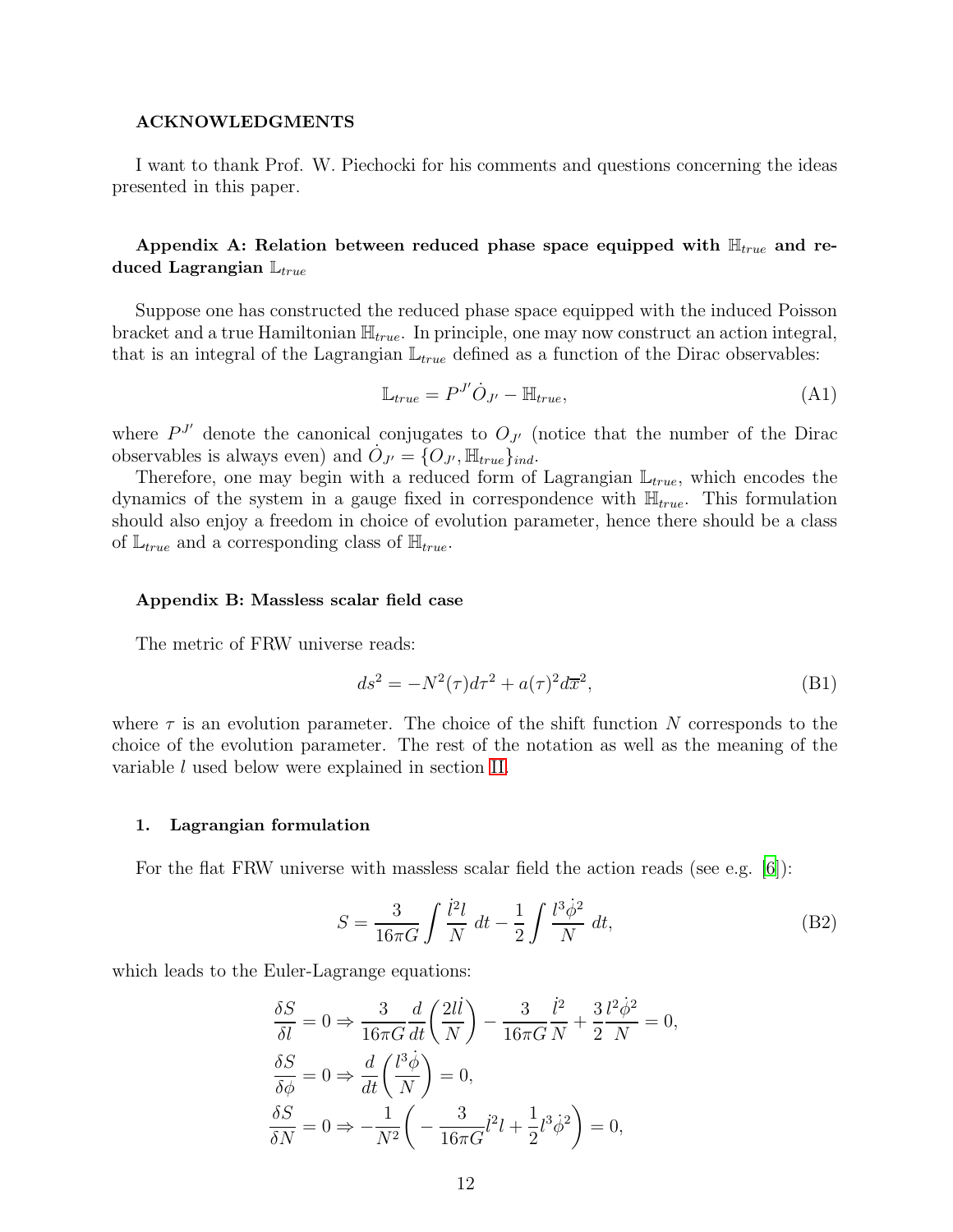to which the solutions in the cosmological time  $(N = 1)$  read:

<span id="page-12-1"></span>
$$
l = \sqrt[3]{\left(8\pi G \Omega_1\right)(t+t_0)}, \quad \phi = \frac{1}{\sqrt{24\pi G}} \ln(t+t_0) + \frac{3\Omega_2}{\sqrt{24\pi G}}.\tag{B3}
$$

### 2. Canonical formulation

The Legendre transformation followed by Dirac's analysis gives:

$$
\mathbb{H} = N\left(\frac{4\pi G}{3}\frac{p_l^2}{l} - \frac{1}{2}\frac{p_\phi^2}{l^3}\right),\tag{B4}
$$

where the phase space is 4D:  $(l, p_l, \phi, p_\phi)$ , where  $p_l = \frac{3}{8\pi\epsilon}$  $8\pi G$  $li$  $\frac{li}{N}, p_{\phi} = -\frac{l^3 \dot{\phi}}{N}$  $\frac{\partial \phi}{\partial N}$ . The Hamiltonian  $\mathbb{H} \approx 0$  is a constraint and N is a non-zero coefficient corresponding to the choice of gauge. Let us look for the Dirac observables via fixing the gauge  $N = l<sup>3</sup>$  and solving:

<span id="page-12-0"></span>
$$
\{O_i, \mathbb{H}\} = 0 \Leftrightarrow \left[\frac{8\pi G}{3}lp_l\left(p_l\frac{\partial}{\partial p_l} - l\frac{\partial}{\partial l}\right) + p_\phi \frac{\partial}{\partial \phi}\right] O_i = 0.
$$
 (B5)

We introduce the new 'geometrical' variables  $X_{\pm} = \ln p_l \pm \ln l$  so that the equation [\(B5\)](#page-12-0) reads now:

$$
\left[\frac{16\pi G}{3}e^{X_{+}}\frac{\partial}{\partial X_{-}} + p_{\phi}\frac{\partial}{\partial \phi}\right]O_{i} = 0, \tag{B6}
$$

and the solutions are easily found to be:

$$
O_1 = X_+, \quad O_2 = p_\phi, \quad O_3 = \frac{1}{2}X_- - \frac{8\pi G}{3} \frac{e^{X_+}}{p_\phi} \phi,
$$
 (B7)

which are not independent on the constraint surface due to the identity  $\mathbb{H} = \frac{4\pi G}{3}$  $rac{\pi G}{3}e^{2O_1}-\frac{1}{2}O_2^2$ and for which the Poisson bracket is now modified as follows  $dl \wedge dp_l = \frac{1}{2}$  $\frac{1}{2}e^{X_+}dX_+\wedge dX_-.$  So the complete set of independent elementary Dirac observables consists of two elements, say  $O_1$  and  $O_3$ , satisfying the algebra:

$$
\{O_1, O_3\} = e^{-O_1}.
$$
 (B8)

We redefine  $\Omega_1 = e^{O_1}$  and  $\Omega_2 = O_3 - \frac{1}{3}$  $\frac{1}{3} \ln \frac{\sqrt{\Omega_1}}{8\pi G}$ , so that

$$
\{\Omega_1, \Omega_2\} = 1,\tag{B9}
$$

and we restrict the analysis to the 'expanding universe' solutions  $\Omega_1 = lp_l > 0$  and on the constraint surface we have  $O_3 = \frac{1}{2}X_- + \sqrt{\frac{8\pi G}{3}}$  $\frac{\pi G}{3}$  $\phi$ . From [\(B3\)](#page-12-1) we have that:

$$
l_{\phi} = \sqrt[3]{8\pi G \Omega_1 e^{-3\Omega_2}} e^{\sqrt{\frac{8\pi G}{3}}\phi}.
$$
 (B10)

This quantity is now the Dirac observable for a fixed value of  $\phi$ , since it does not depend on the value of  $t$  that one ascribes to the moment of measurement. The evolution of length is defined as the flow through the parameter  $\phi$ , which parameterizes the family of Dirac's observables  $l_{\phi}$ .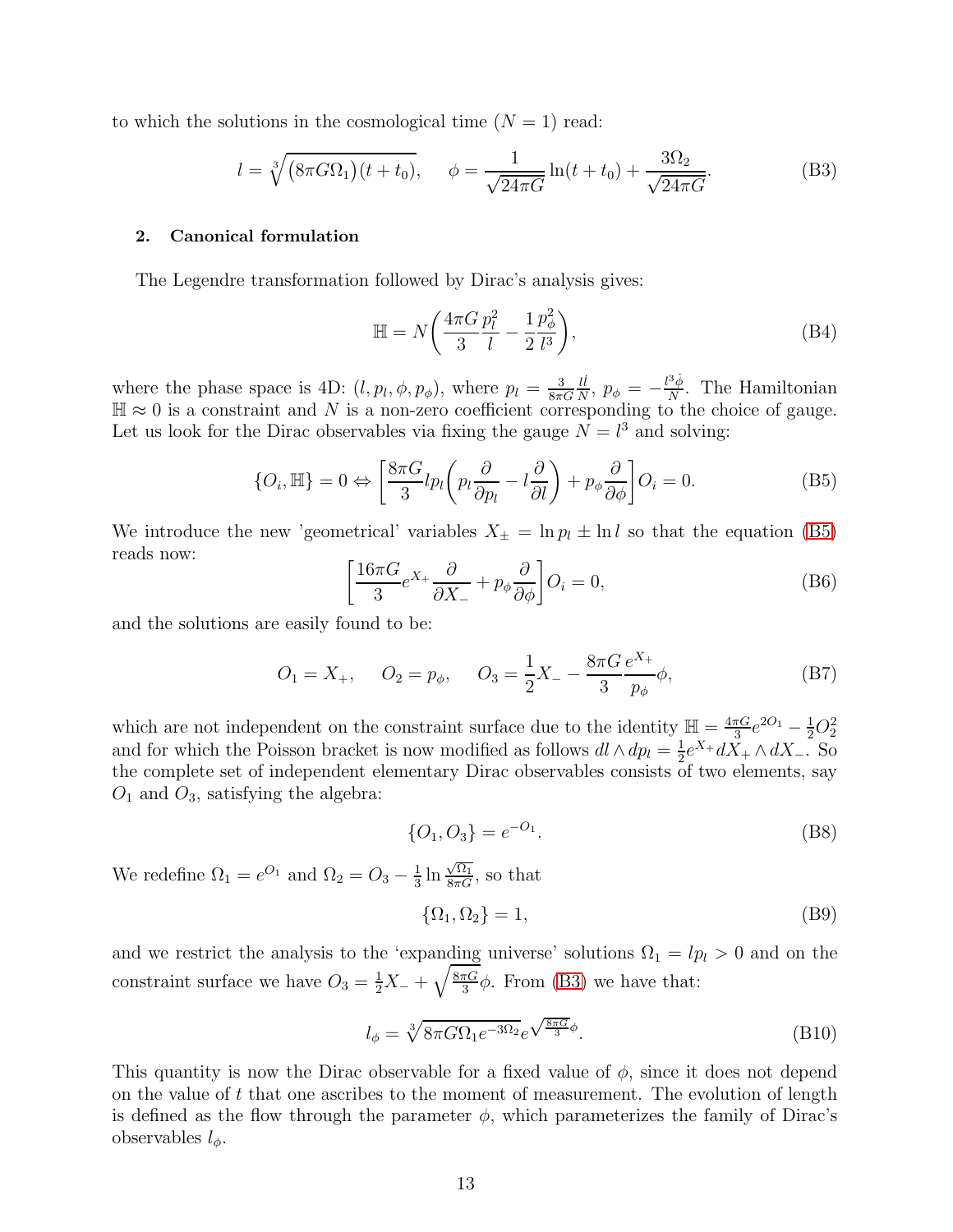#### 3. Classical evolution

Let us identify the generator of the change in  $\phi$ :

<span id="page-13-0"></span>
$$
\{l_{\phi}, \mathbb{H}_{\phi}\} = \partial_{\phi} l_{\phi} \Leftrightarrow \frac{1}{3\Omega_1} \frac{\partial \mathbb{H}_{\phi}}{\partial \Omega_2} + \frac{\partial \mathbb{H}_{\phi}}{\partial \Omega_1} = \sqrt{\frac{8\pi G}{3}} \Leftrightarrow \mathbb{H}_{\phi} = \sqrt{\frac{8\pi G}{3}} \Omega_1 + f\left(\frac{1}{3}\ln \Omega_1 - \Omega_2\right), \quad (B11)
$$

where  $f$  is arbitrary. How to get rid of this indeterminacy? Note that to parameterize the reduced phase space one needs two independent Dirac's observables. The first choice was  $l_{\phi}$ and what is to be the second? Let us obtain from [\(B3\)](#page-12-1) the Hubble parameter:

$$
H_{\phi} = \frac{1}{3} e^{3\Omega_2} e^{-3\sqrt{\frac{8\pi G}{3}}\phi}, \tag{B12}
$$

so that

<span id="page-13-1"></span>
$$
\{H_{\phi}, \mathbb{H}_{\phi}\} = \partial_{\phi} H_{\phi} \Leftrightarrow \frac{\partial \mathbb{H}_{\phi}}{\partial \Omega_1} = \sqrt{\frac{8\pi G}{3}} \Leftrightarrow \mathbb{H}_{\phi} = \sqrt{\frac{8\pi G}{3}} \Omega_1 + g(\Omega_2),\tag{B13}
$$

where g is arbitrary. Now, comparing  $(B11)$  and  $(B13)$ , removes the indeterminacy and the true Hamiltonian is  $\mathbb{H}_{\phi} := \sqrt{\frac{8\pi G}{3}} \Omega_1$ . Thus, instead of considering the whole family of  $l_{\phi}$  and  $H_{\phi}$ , which of course produce redundancy in parameterizing the reduced phase space, one fixes the value of  $\phi$  and includes the  $\mathbb{H}_{\phi}$  as a dynamics generator. One only needs to include that:

$$
\{H_{\phi}, l_{\phi}\} = -\frac{8\pi G}{3}l_{\phi}^{-2}, \quad \{l_{\phi}, \mathbb{H}_{\phi}\} = \sqrt{\frac{8\pi G}{3}}l_{\phi}, \quad \{H_{\phi}, \mathbb{H}_{\phi}\} = -3\sqrt{\frac{8\pi G}{3}}H_{\phi}, \tag{B14}
$$

where  $\mathbb{H}_{\phi} = \sqrt{\frac{3}{8\pi G}} H_{\phi} l_{\phi}^{3}$ . Now, let us identify  $p_{\phi}$ , the conjugate of  $l_{\phi}$ :

$$
\{l_{\phi}, p_{\phi}\} = 1 \Leftrightarrow p_{\phi} = (8\pi G)^{-\frac{1}{3}} e^{-\sqrt{\frac{8\pi G}{3}} \phi} \Omega_1^{\frac{2}{3}} e^{\Omega_2} + f(\Omega_1 e^{-3\Omega_2}) = \frac{3}{8\pi G} l_{\phi}^2 H_{\phi} + f(l_{\phi}), \quad (B15)
$$

where f is arbitrary but we put  $f \equiv 0$ .

### 4. Quantum evolution

Now, let us collect the information on the system in the form convenient for quantization:

$$
\{l, p_{\phi}\} = 1, \quad \mathbb{H} = \sqrt{\frac{8\pi G}{3}}l p_{\phi}, \quad H = \frac{8\pi G}{3} \frac{p_{\phi}}{l^2}, \quad \rho = \frac{8\pi G}{3} \frac{p_{\phi}^2}{l^4}, \quad v = l^3,
$$
 (B16)

where  $l > 0$ , we have dropped the index  $\phi$  for convenience and thus l, H, H and  $\rho$  are the length, the Hamiltonian, the Hubble parameter and the energy density, respectively.

We do the following canonical transformation:

$$
l \mapsto x = \frac{1}{3}l^3, \quad p_{\phi} \mapsto p = \frac{p_{\phi}}{l^2},\tag{B17}
$$

where the new canonical pair  $\{x, p\} = 1$  is also defined on  $\mathbb{R}_+ \times \mathbb{R}$  and

$$
\mathbb{H} = \sqrt{24\pi G} x p, \quad H = \frac{8\pi G}{3} p, \quad \rho = \frac{8\pi G}{3} p, \quad v = 3x.
$$
 (B18)